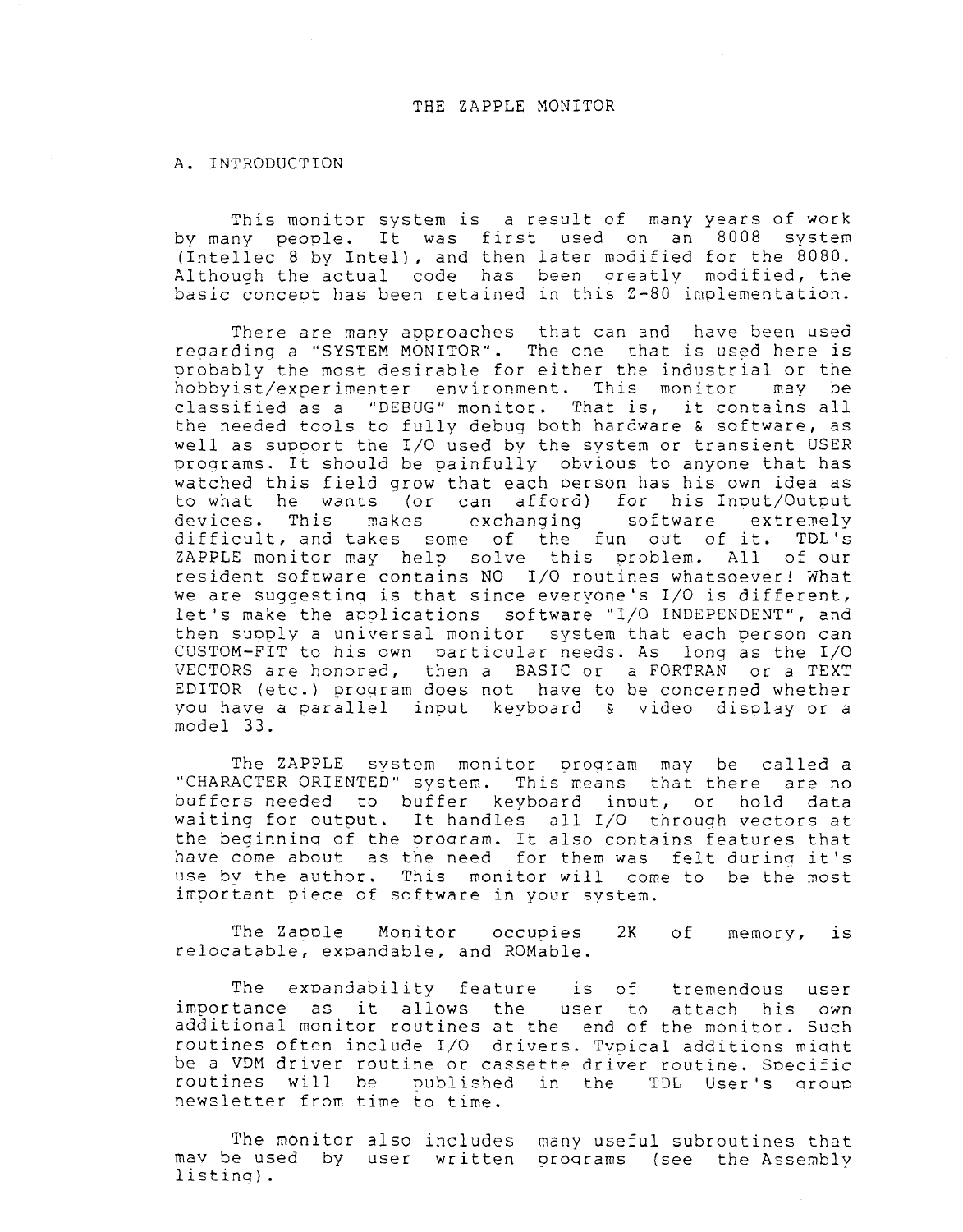# B. LOADING PROCEDURE

All TDL software is relocatable. That is, it may be loaded and run from any address the user chooses, providing only that sufficient memory space above the starting address is provided. Loading of all this software is accomplished via the Monitor. The monitor however requires a bitswitched loader for its loading.

If you now have the 1-K ZAP monitor in running in your system, it is a simple matter to load the 2-K ZAPPLE. Set the tape up on the reader AFTER the binary boot-strap, and type: R, F000 (cr), and start the reader. If ZAP is now located at OF000H, you may load a temporary copy at some other location, and then load ZAPPLE up at OF000H. Remember, this is the location that future software expects to find the monitor. (although it may be located elsewhere, and the I/O vectors modified in any future software accordingly.)

ZAPPLE will initially be set up for the old MITS standard, I.E.:

| <b>DEVICE</b>  | STATUS | DATA | TEST BIT              |
|----------------|--------|------|-----------------------|
| MAIN CONSOLE 0 |        |      | $0 = RDA$ , $TBE = 7$ |
| CRT.           |        |      | SAME                  |
| CASSETTE       |        |      | SAME                  |

The test bits are active low. I.E.

Receiver Data Available (RDA) =  $0$  (there is data) Transmitter Buffer Empty (TBE) = 0 (You may load the buffer.)

Once the program has been loaded, the user is free to modify any of the drivers, using the software listings included with the Monitor documentation. This will be adequate as all current and future programs reference the monitor system for its I/O handling. This establishes a large degree of hardware independence for the applications software.

To initially load the monitor, a small "bootstrap" program is required. This program may use any I/O port, with any "Data Available" test bit, and may have any polarity. Once loaded, if standards other than the previously mentioned ones were used, bit-switching will be needed to at least bring up the main console device. Once this is done, the monitor itself may be used to modify the other I/O drivers.

Since the Zapple Monitor is relocatable, it is necessary to tell the loader where it is to be loaded. This is done by setting the SENSE switches to the starting PAGE desired. For example, to load the monitor to run at OF000H, set the sense switches to 11110000. It is recommended that the monitor be loaded in the highest available location in memory, so that both the monitor and its stack area be "out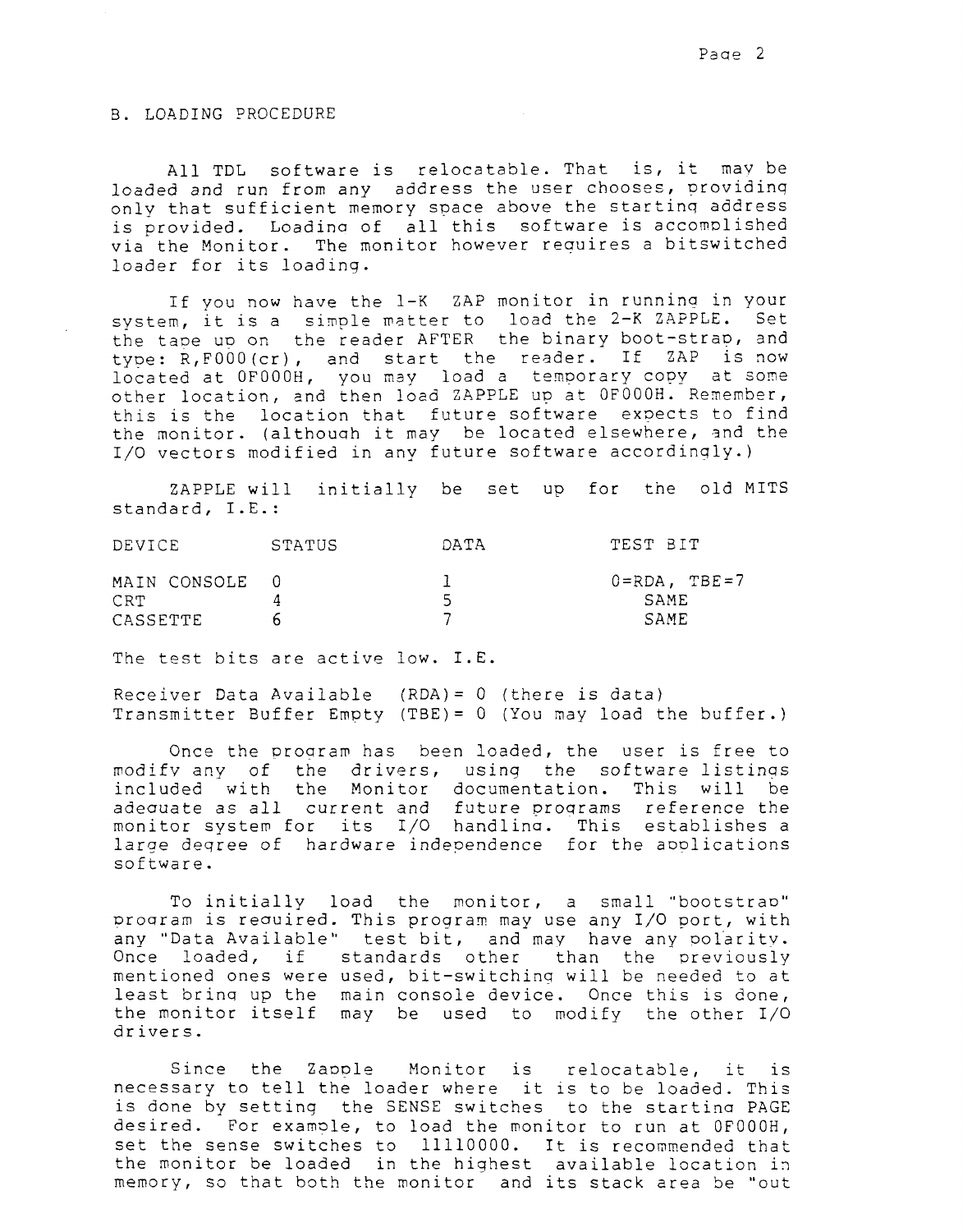of the way" of your other software. Additionally, it is wise to leave some blank memory above the monitor so that your own user routines may be added on. For our in-house systems we typically load the monitor in one 4K board, addressed from F000 to FFFF. Thus, the monitor will be addressed from F000 to F7FF, leaving F800 to FFFF available for additional I/O drivers.

It should be noted that the monitor does NOT require contiguous memory below it. It will function equally well with itself located at F000 and the remainder of your RAM from 0 to IFFF for example.

TDL software is sent out assuming the monitor resides at F000 (hex) or 360:000 (crazy octal) or 170000 (octal) or 61470 (decimal). If this address is either not possible or inconvenient, you may subtract the size of the monitor (800 hex) from the top address available. For example, if you have a 12K system, and you wish to put the monitor in at 10K, then you would subtract 800 hex from 3000 hex. This means setting the sense switches at 28 Hex.

The LOADER for ZAPPLE has been modified from the one used with the ZAP monitor. It is now easier to set-up for almost any type of device that may be used to read paper tape. The following is the minimum procedure required:

1. Load the following bootstrap program in at address 0. (This boot program would be used with the old MITS I/O standards. Examples of this and other possible boot loaders are contained in appendix A.)

addr 0 1 2 3 4 5 6 7 8 9 A B C D E F  $0000$ 0010 00 00 00 00 00 00 00 00 00 00 31 00 02 21 F3 01 0020 CD 2B 00 BD 28 FA 2D 77 20 F6 E9 DB 00 E6 01 20 0030 FA DB 01 C9

2. Set the sense switches to the page address where you wish the Monitor to reside.

3. Hit RESET on the processor.

- 4. Place the tape in the reader device.
- 5. Start the reader, and WHILE the initial pattern of "1110011" is being read THEN:
- 6. Hit RUN on the processor.

After the program loads, at the end of the tape it will "sian on" to the console device. If you are using non-standard I/O, (that is, not as per the standard already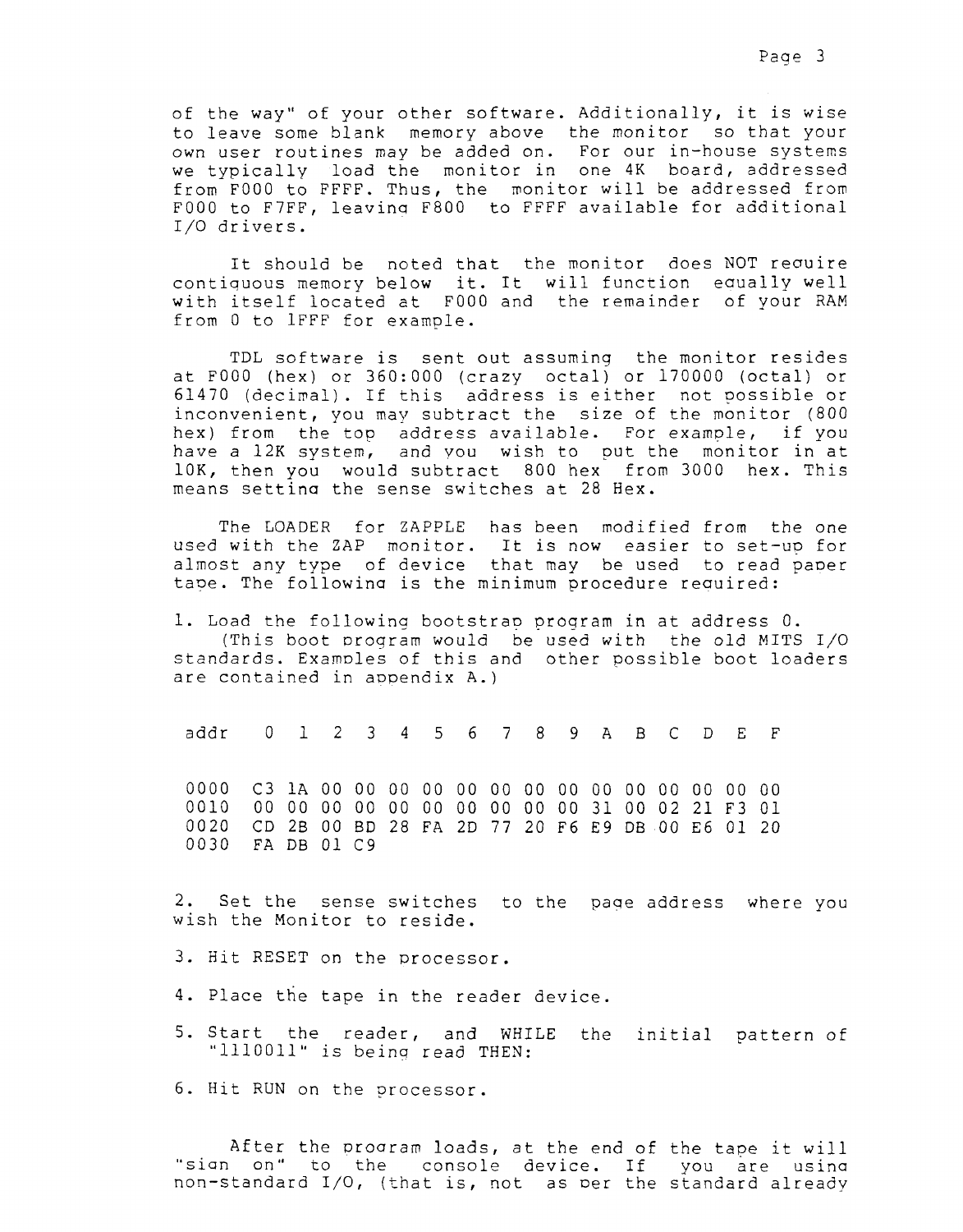stated) it will be sitting in a loop, attempting to sign on. At this time, stop the processor, and modify the routines to handle your own I/O set-up.

This short program actually loads a larger, more sophisticated loader which actually performs the relocating. It is also a checksumed loader. If while loading a checksum error is detected, the Programmed Output lights on an IMSAI will all flash at a rate of about 1 HZ. The machine may be stooped and the tape backed up to an area before the error was detected, (2-3 feet) and the machine reset and started from zero. If you do this, do not change the sense switches.

The relocating checksumed loader listing is given later in this manual. It is similar to the "R" command in the monitor, the primary difference being that the loader at the beginning of the tape gets its address reference from the sense switches. That of the Monitor itself gets the data from the operator console.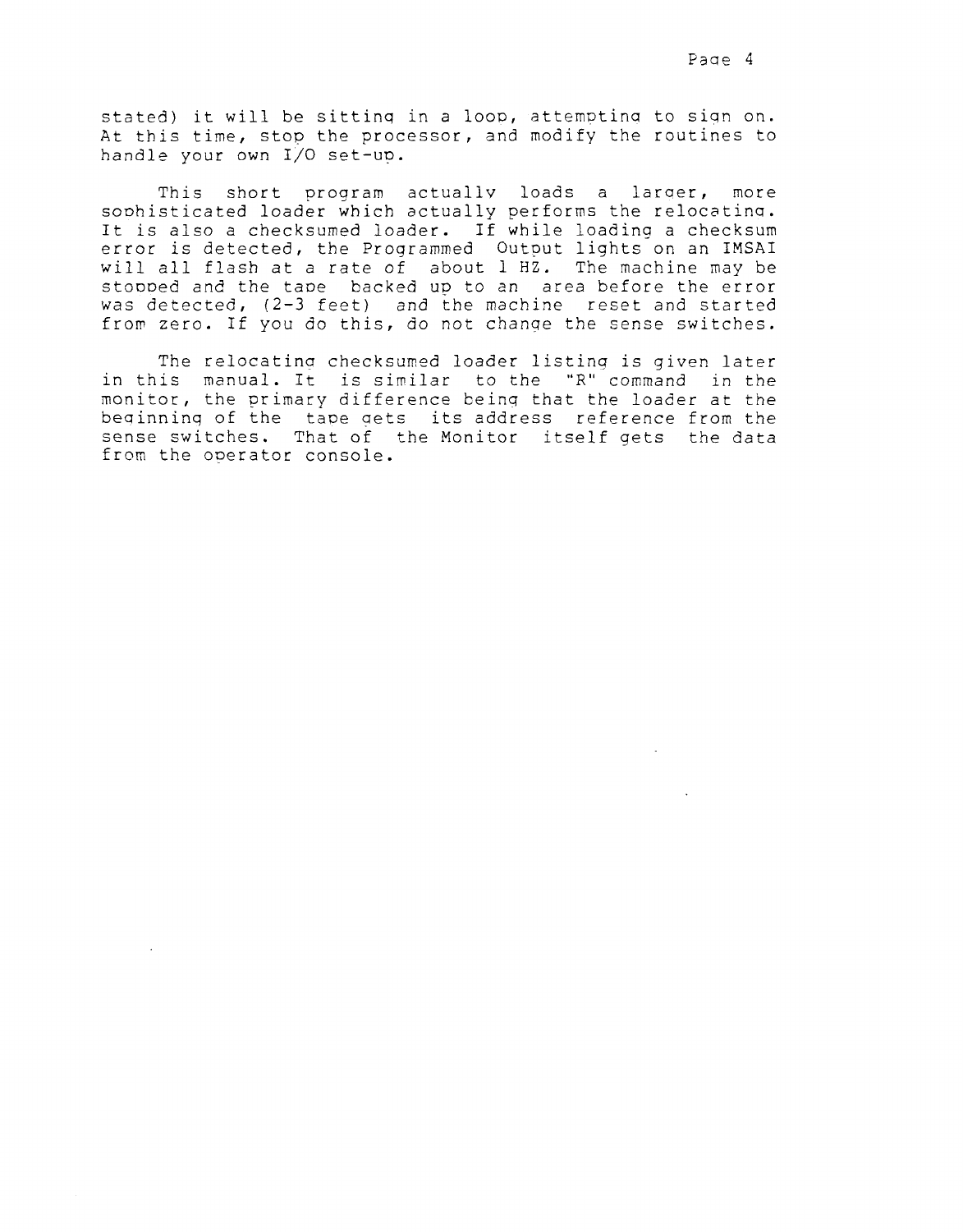COMMANDS

The following is a list of commands for the Zapple<br>or, Precise definitions and usage notes are covered i Monitor. Precise definitions and usaqe notes are covered in the next section.

- A ASSIGN reader, punch, console or list device options<br>from the console. from the console.
- B BYE (system shut down).
- B BIE (system snut down).<br>C COMPARE the contents of memory with the reader input and<br>- display any differences display anv differences.
- D DISPLAY the contents of any defined memory area in Hex.
- D DISPLAY the contents or any der:<br>E END OF FILE statement generator.<br>E PIII
- E END OF FILE Statement generator.<br>F FILL any defined area of memory with a constant
- r rith any defined area of memory with a constant<br>G GOTO an address and execute. With breakpointing
- G GOTO an address and execute. With breakpointing.<br>H HEX MATH. Gives the sum and difference of two He<br>Dumbers numbers.
- I \* USER DEFINED.
- j JUSTIFY MEMORY <sup>a</sup> non-destructive test for hard memory failures. <sup>K</sup> \* USER DEFINED.
- 
- L LOAD a binary file.<br>M MOVE a defined memo
- $M MOVE$  a defined memory area to another starting address.
- m muve a defined memory area<br>N NULLS to the punch device<br>A + HOPP PRINNP
- N NULLS to the<br>O \* USER DEFINED
- P PUT ASCII characters into memory from the keyboard
- P PUT ASCII Characters into memory from the keyboard.<br>Q QUERY I/O ports may output or input any value to or<br>from any I/O port from any I/O port.<br>READ a Hex file
- R file. Performs checksum, relocating, offsettinq, etc.
- S SUBSTITUTE and/or examine any value at any address (in hex).
- T TYPES the contents of <sup>a</sup> defined memory block in their ASCII eauivalent.
- U UNLOAD a binary tape to the punch device.<br>V VERIEY the contents of a defined memory
- V VERIFY the contents of a defined memory block against<br>that of apother block and display the differences that of another block and display the differences.
- W WRITE a checksummed hex file to the punch device<br>X eXAMINE and/or modify any or all registers includ
- X eXAMINE and/or modify any or all registers including the<br>special 7-80 registers special Z-80 registers.
- Y "Yis there". Search memory fcr defined byte strinas and display all the addresses where they are found.
- Z "Z end". Locate and display the highest address in memory.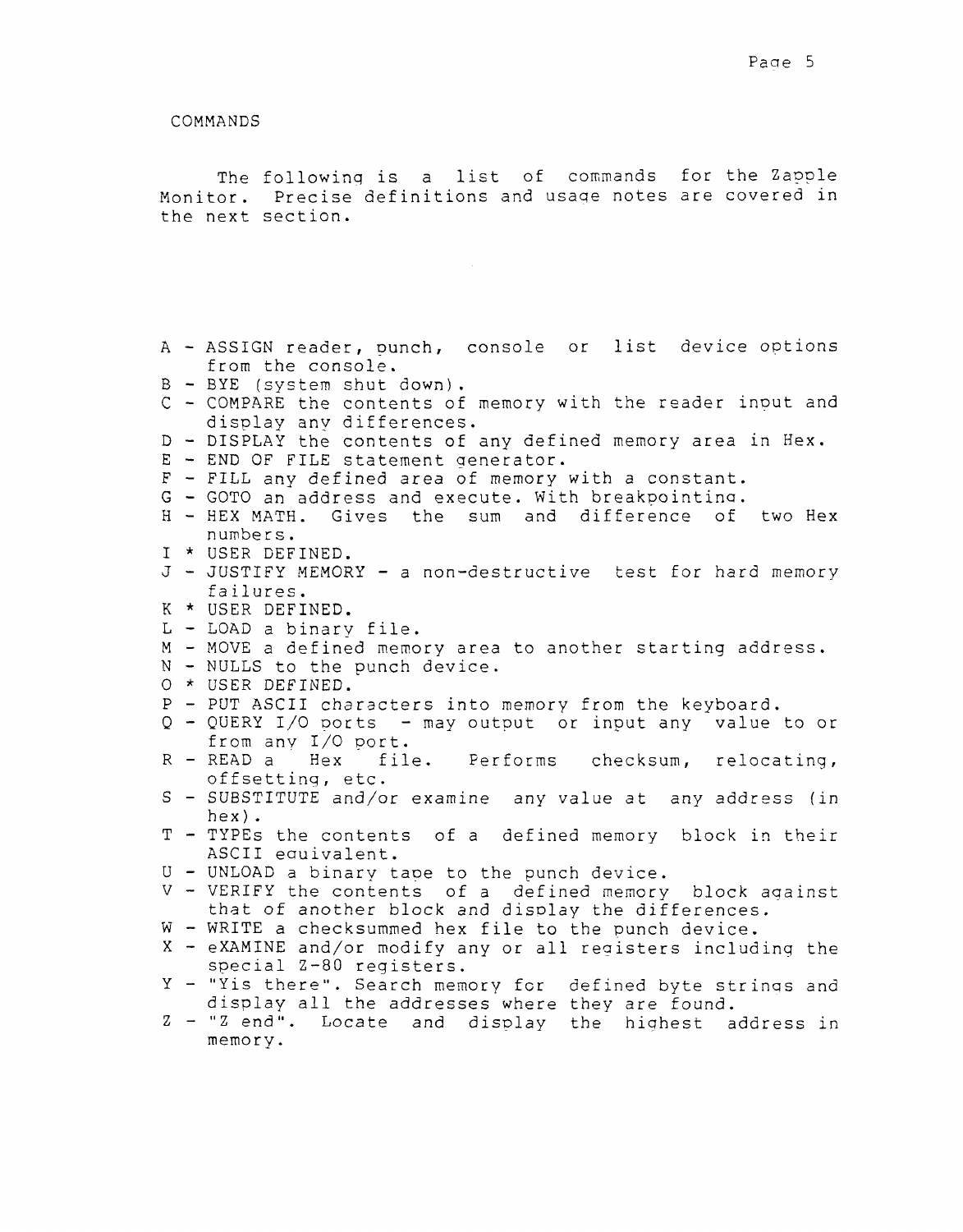## D. COMMAND SET USAGE

The following section lists the commands, and describes their format and their use. It should be noted that the Zapple Monitor recognizes both upper and lower case letters for its commands, and that in general, a command which is printing can be stopped with a CONTROL C, which is checked during a carriage return - line feed sequence. The following EXAMPLES show a comma [,] as a delimiter between parameters, however a space may also be used. If an error is made while inputting a command from the keyboard, it may be terminated by a rubout and the command re-typed. An asterisk is displayed indicating an ABORT of some kind.

#### COMMAND

# DESCRIPTION

 $\mathsf{A}$ 

ASSIGNMENT OF I/O DEVICES: The monitor system is capable of supporting up to 4 logical devices, these being: The CONSOLE, The READER, the PUNCH, and the LIST DEVICE. To these may be connected 4 different actual I/O devices, for a total of 16 direct combinations of I/O device and function. The specific permutations are:

LOGICAL DEVICE ASSIGNED DEVICES

CONSOLE

**TTY** CRT BATCH USER (user defined)

**READER** 

**TTY** CASSETTE PAPER (HIGH SPEED READER user written) USER (user defined)

PUNCH

CASSETTE PAPER (HIGH SPEED PUNCH user written) USER (user defined)

LIST DEVICE

**TTY** CRT LINE PRINTER (user written) USER (user defined)

The default mode for each logical device is always the teleprinter. Assignments are made using the following format:

**TTY**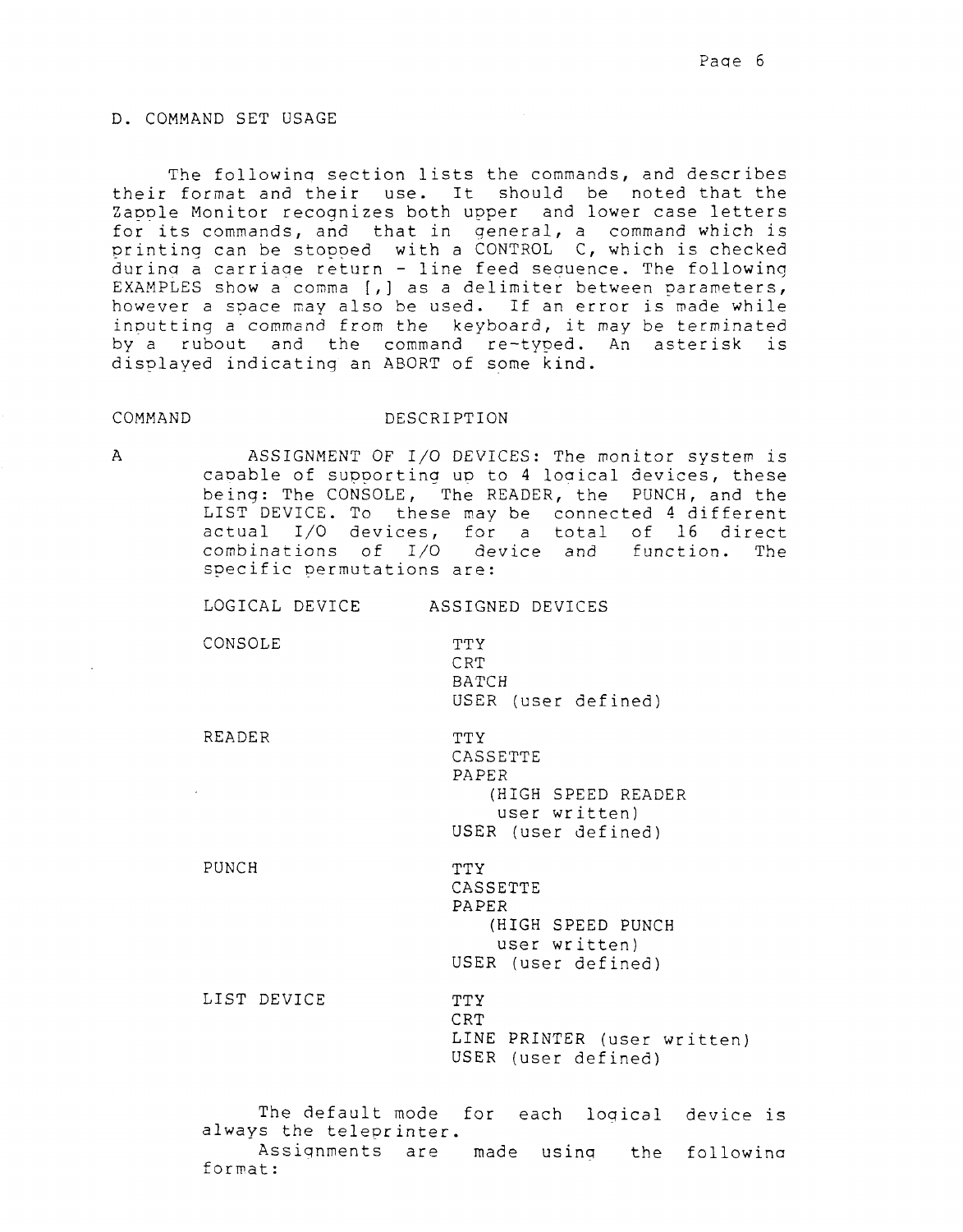EXAMPLE:  $AC = C$   $(cr)$ 

to the Crt (video assions the console equal terminal) device. similarly:

EXAMPLE:  $AR = T (cr)$ 

assigns the reader device to be the teleprinter.

While performing a command which requires a reader input (C,L,R), if the assigned reader is the Teleprinter, the software will look for a character from the TTY input. If a character is not recieved within a few seconds, it will ABORT, printing an asterisk [\*], and return to the command mode. Similarly, if the assigned reader is the Cassette device, and you WISH to abort for some reason, changing the position of any of the SENSE switches ABORT. On the external reader will force an routines, returning with the carry set indicates an abort (or OUT OF DATA) condition.

When assigning a device, only the first letter initial of its name is required.

The Monitor itself is set-up to support the other TTY, CRT and Cassette routines. The assionments require the addition of user's routines. These are addressed via the commands, which vector to starting addresses.

EXAMPLE:  $AL=L(cr)$ 

assions the list device to be the line printer. It vectors to (start address) +812H, or 12H above the end of the monitor. That would be the address for the line printer routine. For details of these arrangements, see the Source Documentation.

Within the above, the assign console equals batch "AC=B(cr)" deserves further mention. In BATCH mode, the READER is made the Keyboard input, and the LIST DEVICE is made the console output. This allows the running of a job directly from the reader input, with the result being output to the list device.

A typical use of this assignment would be the reconstruction of a lengthly text editing job where the text and your editing commands have all been saved on paper tape. With the BATCH MODE, you may assign the reader equals the TTY, the List device equals the TTY, and Console equals BATCH. Running the tape through the reader is the same as you redoing the entire text editing by hand, and the output will go to the TTY and be printed. On a very lengthly job, you could even start the process, and go away until it's done. Its usefullness is limited only by your imagination.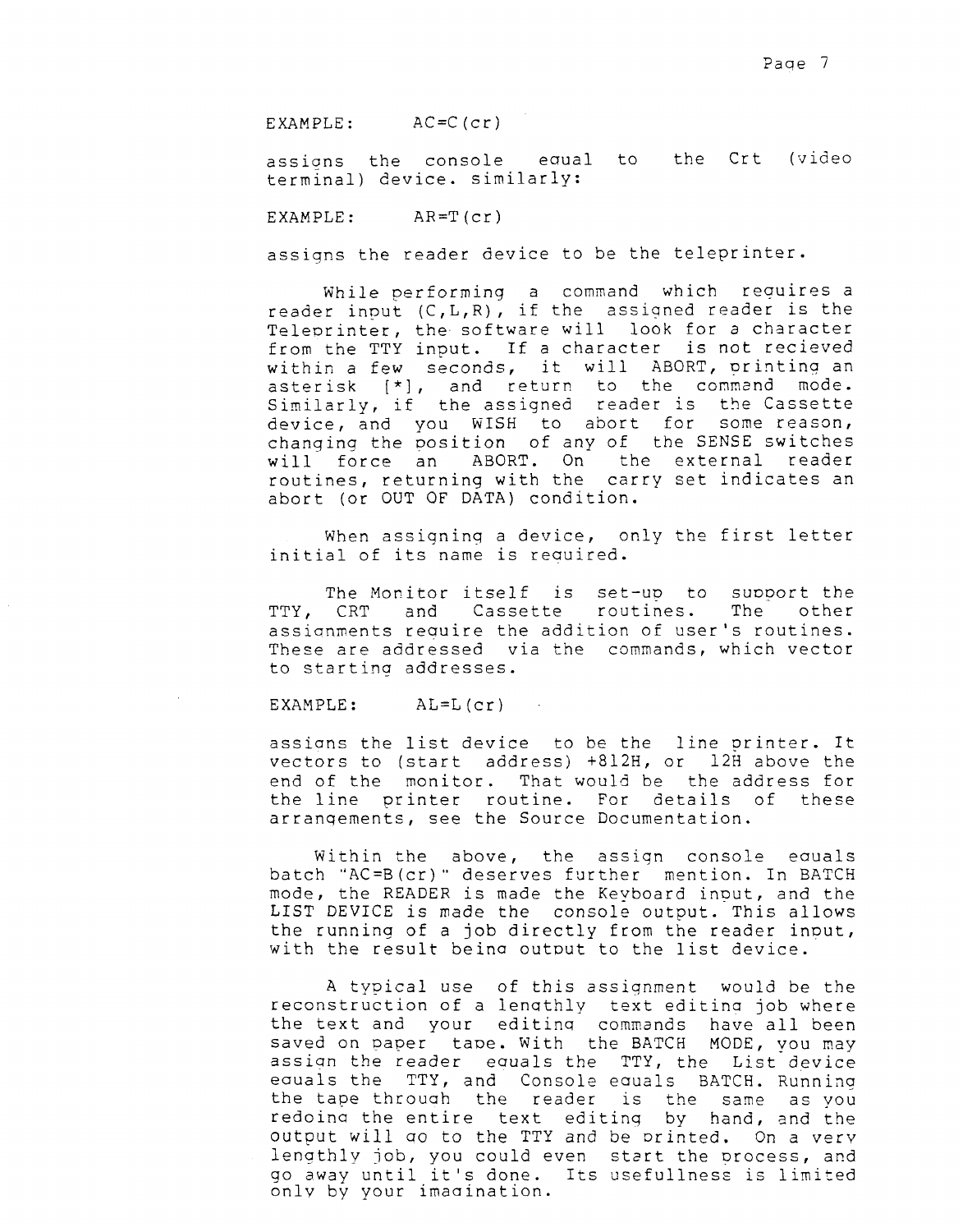BYE. This command completly shuts down the system. It is useful where children might have where a telephone system, to the access communications link is established under remote control, or anytime when the operator wishes to make the system inaccessible to unauthorized use.

EXAMPLE: B<sub>1</sub>

completly kills the keyboard. Recovery from the shut-down is accomplished simply by inputting a<br>CONTROL-SHIFT N from the keyboard. (ASCII equivalent is a Record Separator - "RS"; HEX character is a 1EH.) The monitor will sign on and print a greater-than sign  $(\rangle)$ , however the register storage area will not be cleared.

COMPARE the reader input with memory. This command is useful for verifying correct loads, verifying that a dumped tape matches with its source etc.

C1000, 2000 (cr, start reader) EXAMPLE:

compares the memory block 1000H to 2000H with the input from the reader device.

For those with automatic readers, the operation is very simple. Assign the Reader equal to the device you wish to enter the data against, type C(starting address), (ending address) (cr), and the reader will start. The first character read by the<br>reader will be the one matched with the starting address. If any discrepencies are encountered, the reader will stop, and the address (in hex) of the error will be printed on the display. The reader will restart, and continue in this fashion until the entire tape is compared.

If your reader cannot operate automatically, start the reader manually. If an error is encountered, however, while the incorrect address is being printed, the reader will continue, and get "out of sync" with the compare action. Therefore, it is necessary to manually stop the reader if an error is encountered, and manually reposition the tape to the byte following the error. (An excellent article on how to convert ASR33 type readers to automatic operation was recently presented in INTERFACE  $maqazine.$ )

 $\mathsf{C}$ 

 $\Gamma$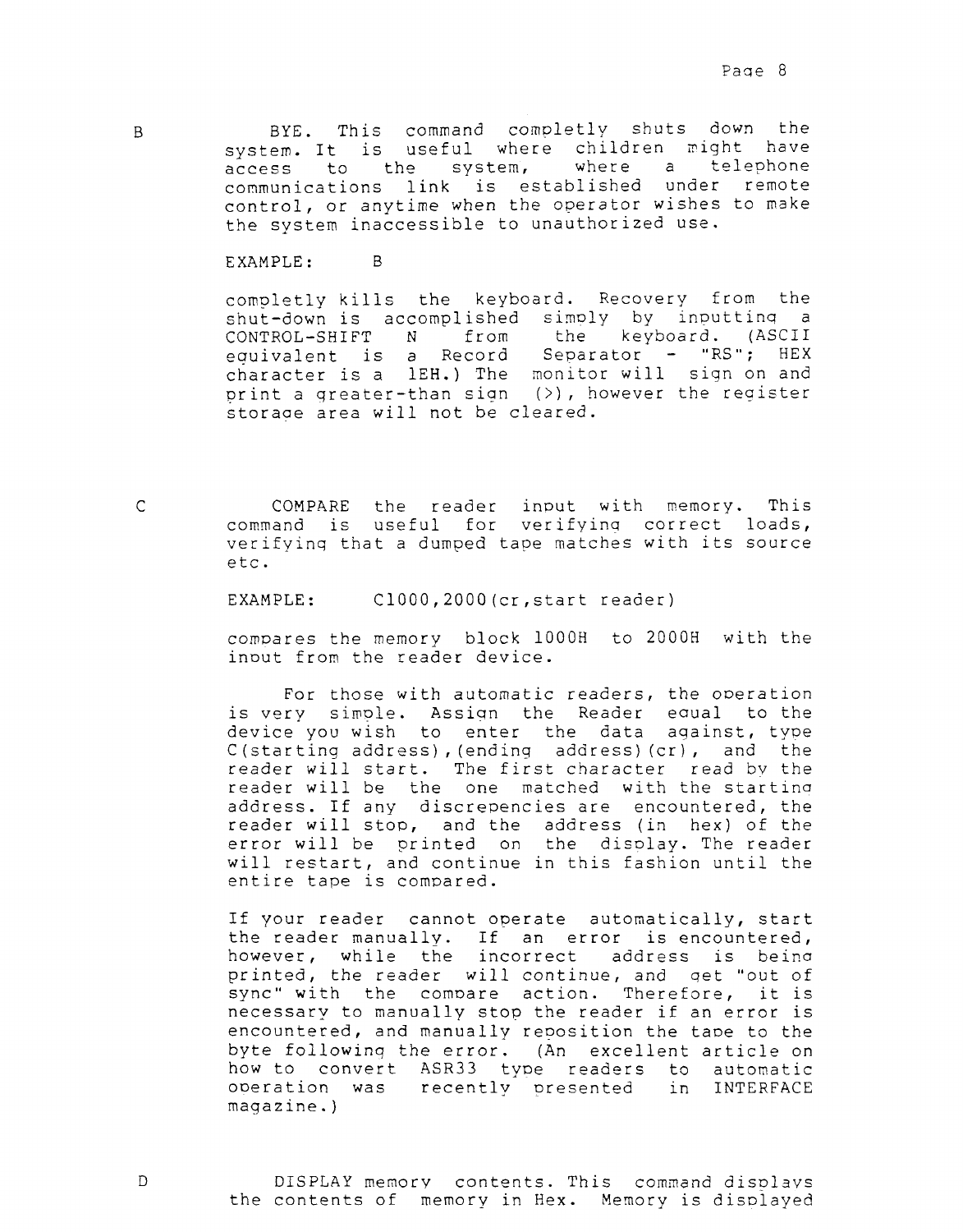16 bytes per line, with the starting address of the line given as the first piece of data on the line.

 $D100, lFF (cr)$ EXAMPLE:

will display in hex the values contained in the memory block 100H to 1FFH.

 $\mathbf{E}% _{0}$ 

END OF FILE. This command generates the end of file pattern for the checksum loader. It is used after punching a block of memory to the punch device using the "W" command. An address parameter for the end of file may be given if so desired.

EXAMPLE:  $E(cr)$ 

will generate an "end of file marker".

EXAMPLE:  $E100(c)$ 

generates the EOF marker with the address parameter "100H". When loading such a file, upon completion, the address contained in the End of File will be placed in the "P" register. Execution of the program may then be initiated by typing "G(cr)".

FILL command. This command fills a block of<br>memory with a specific value. It is guite handy for initializing a block to a specific value (such as for tests, zeroing memory when starting up, etc.) \*NOTE: Avoid doing this over the monitor's stack area. This area may be determined as being between the value you get when typing the Z command, and the value in the S register upon sign-on. It is approximately 60H bytes below the "Top of memory"  $(2)$ .

The format for the command is:

EXAMPLE:  $F100, IFF, FF$ 

fills memory block 100H to 1FFH with the value FFH.

G

 $\overline{\mathrm{F}}$ 

GOTO command. This command allows the user to cause the processor to GOTO an address and execute the program from that address. In the actual performing of the G command, a program, which has been placed in the stack area during the sign-on of the monitor, is executed. This program will first take all of the values in the register storage area (displayed with the X command), and stuff them in their correct registers in the CPU, and finally JMP to the program address being requested by the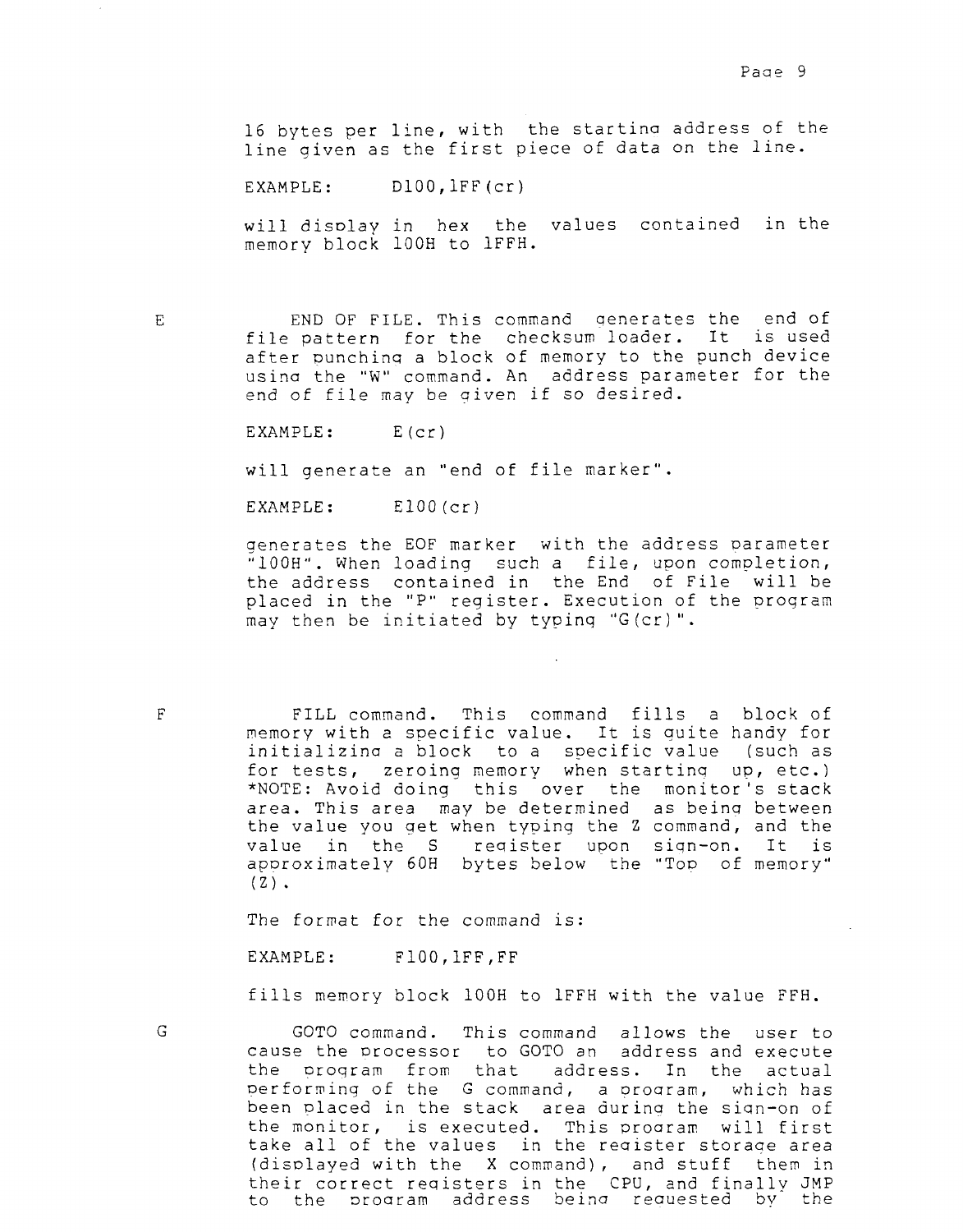operator. If this short program up in the stack has been destroyed (as a result of a "blow-up", or the F or M commands, etc.) the monitor will not be able to GO anywhere, and a manual restart of the monitor will be required. Whenever the monitor is restarted at the initialization point (first address I.E. OFOOOH), the contents of the registers are set to ZERO with the exception of the S (stack), which contains a valid stack address. This actual value depends on the amount of memory in the system, etc. In its simplest form, the letter "G" accompanied by a parameter causes the processor to go to that address and start execution.

EXAMPLE: G1000

would cause the processor to goto address 1000(H) and execute from that address.

Additionally, one or two breakpoints may be set.

G1000,1005,1010 EXAMPLE:

would cause the program to start execution at address 1000H, and IN THE EVENT that the program gets to address 1005, OR 1010, the program will stop execution, and return to the monitor, printing an<br>"at" sign, and the address of the breakpoint that was executed.  $(I.E. \theta 1010)$  It then prints the ">" prompt, awaiting further instructions. This action also cancels any breakpoints previously set.

Breakpoints must be set at locations containing an instruction byte. This is a SOFTWARE breakpoint system, and requires either RAM at RST 7 (restart 7, addr. 0038H), or if using ROM, a permanent JMP to the monitor TRAP address  $(OFOIEH)$ at 0038H. Remember, this is a SOFTWARE breakpoint system, and the program being debugged must be in non-protected Read/Write memory.

| EXAMPLE: | $\star$ C2 | JNZ  | 1234H    |
|----------|------------|------|----------|
|          | 34         |      |          |
|          | 12         |      |          |
|          | $*3E$      | MVI  | A,CR     |
|          | 0 D        |      |          |
|          | *21        | LXI  | H, 1000H |
|          | 00         |      |          |
|          | 10         |      |          |
|          | $*77$      | MOV  | M, A     |
|          | $*23$      | INX  | Н        |
|          | $\star$ CD | CALL | 5678H    |
|          | 78         |      |          |
|          | 56         |      |          |

The asterisks (\*) mark the bytes that may be used as breakpoints.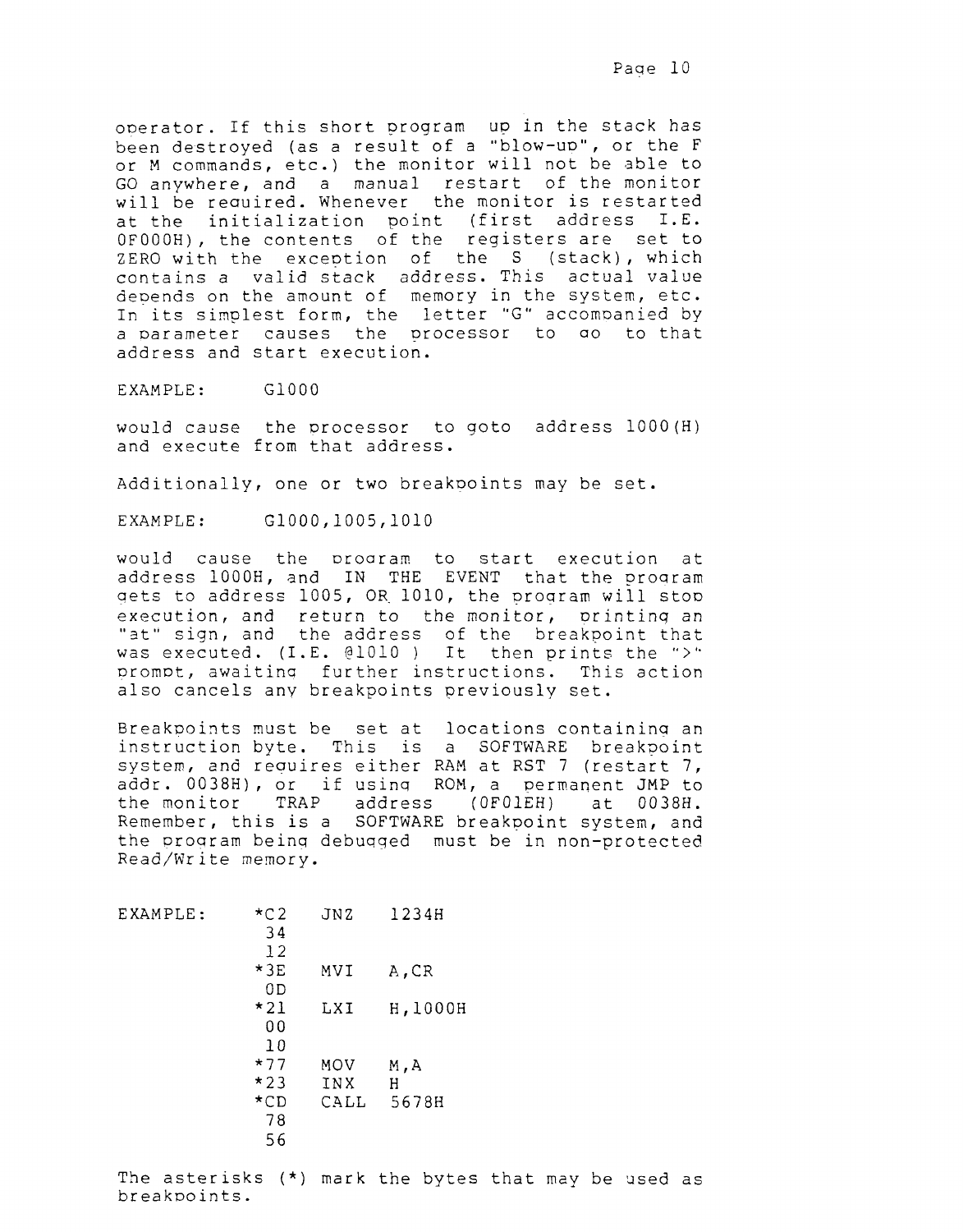<sup>H</sup> HEX MATH. This command allows the execution of hexidecimal arithmetic directly from the console. it will aive the sum and difference of any two hex numbers entered.

> EXAMPLE: Hl00O,lOl0(cr) 2010 FFFO >

2010H being the sum, and FFFO being the difference of the two hex values.

J The J command is a non-destructive memory test. The command reads any given byte, complements it, writes into the location the complement, compares the complement with the accumulator, and rewrites the original byte into the location. The command is used with two parameters, delineating the block of memory to be checked.

EXAMPLE: J1000, 1FFF

would oerform the above test on the block IOOOH to 1FFFH.

If errors are detected, the address at which the error is found and the error are disolayed on the console before the test is continued.

EXAMPLE: J1000, 1FFF(cr) IFOO 00001000  $\mathcal{P}$ 

would indicate that the 4th bit (D3) at location 1F00H did not correctly complement itself.

This test is useful for the discovery of hard memory failures, and also serves as <sup>a</sup> auick check for accidentally protected memory. A fully protected<br>momory block would print out as entirely "le" memory block would print out as entirely "ls".<br>(111111111)

<sup>L</sup> LOAD BINARY FILE. This command loads <sup>a</sup> binary file from either <sup>a</sup> cassette or paper tape.

EXAMPLE: L1000(cr)

would load the tape at address 1OOOH. This would require that the program be an absolute program, designed for address 1000H. The start-of-file mark (automatically generated by the "U" command) is <sup>a</sup> series of 8 OFFH's (rubouts). When this is detected at the start of file, the bell will ring on the TTY to indicate the start of the load process. When the end-of-file is detected (again, a series of 8<br>rubouts) the load is terminated, and the address of rubouts) the load is terminated, and the address of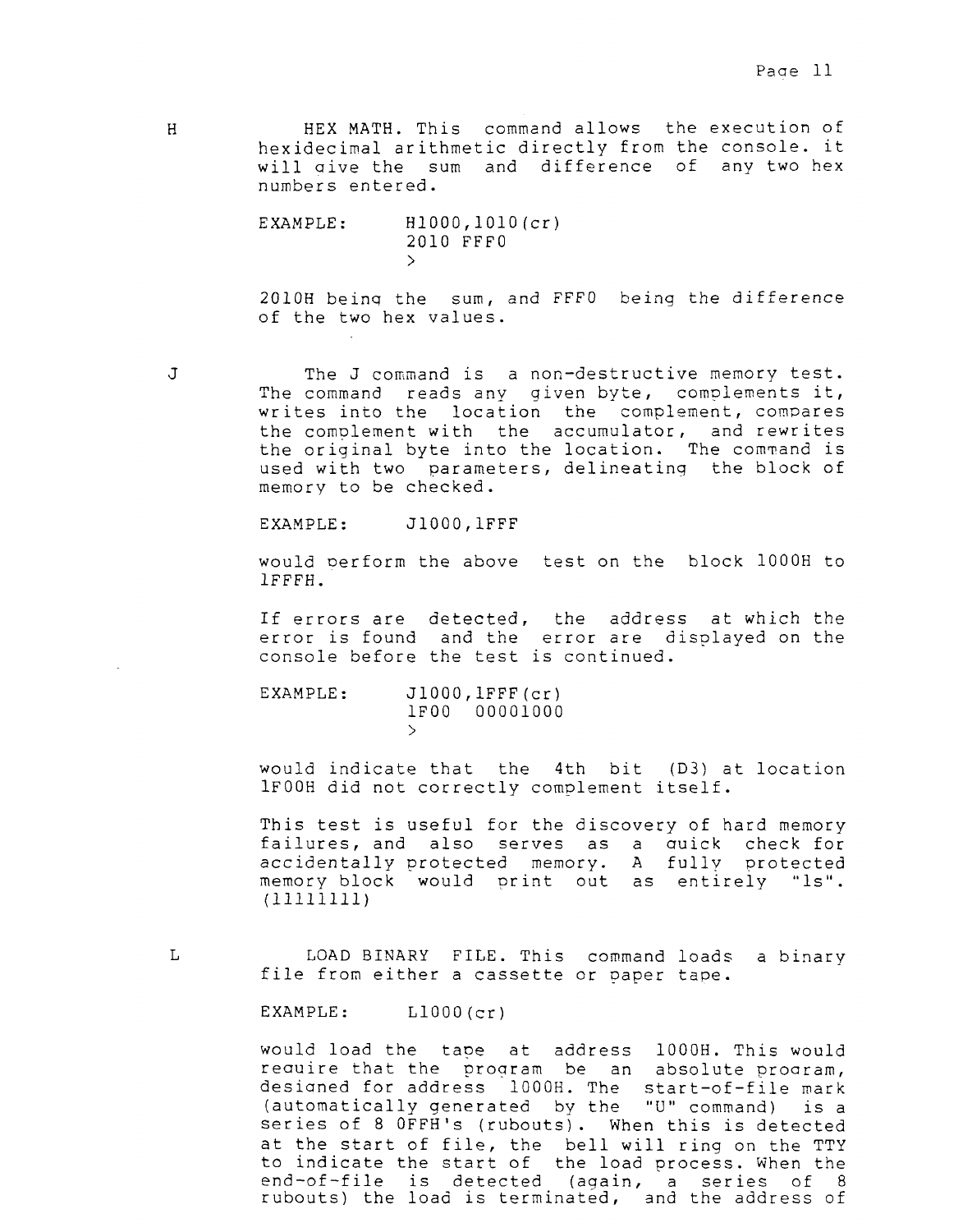the NEXT location that would have been loaded is printed on the console. There are two constraints on this type of file system. The middle of the proqram cannot contain more than 6 OFF's (11111111) in a row OFF's (11111111) in a row<br>if OFFH is the LAST data (an unusual occurence), and if OFFH is the LAST dat<br>byte in the file, it will be ignored. This too i byte in the file, it will be ignored. This too is unusual, and only <sup>a</sup> minor inconvenience. Binary proqrams loaded at other than their design

address will not run. The "L" command does not perform checksum functions, and cannot handle relocatable files. This is <sup>a</sup> pure and simple byte-for-byte binary loader (see "U" command).

M MOVE COMMAND. This command is used to move a block of memory from one location to another. The original block is NOT affected by the move, remaining intact so lonq as the block moved into does not overlap with the block currently occupied. This command, like the "F" command should be used with some caution as moving a block into an area occupied by the stack, or the program or the monitor will cause unpredictable results.

EXAMPLE: MlO0O,lFFF,200O(cr)

moves the contents of memory contained in the block IOOOH to IFFFE! to <sup>a</sup> startinq address of 200OH. The new block has the limits 2000H to 2FFFH.

.

This command is very useful for working on proqrams without destroying the original, verifying blocks of memory loaded with existing memory, etc.

NULL. This command ounches nulls to the punch device. 72 nulls are punched whenever the command is used. It may be used repetitively for any desired leader length.

EXAMPLE: (N) \*Note: The "N" or "n" will NOT echo, so as to not spoil the paper tape.

It will punch 72 nulls to the punch device.

N

P PUT ASCII characters into memory. This command allows ASCII characters to be written directly into memory. It is useful for placing labels in files etc.

EXAMPLE: P1000(cr)

activates the command, and any further inouts via the keyboard would be placed into memory in their ASCII eauivalent. The command is terminated by <sup>a</sup> CONTROL <sup>D</sup> character, with the address of the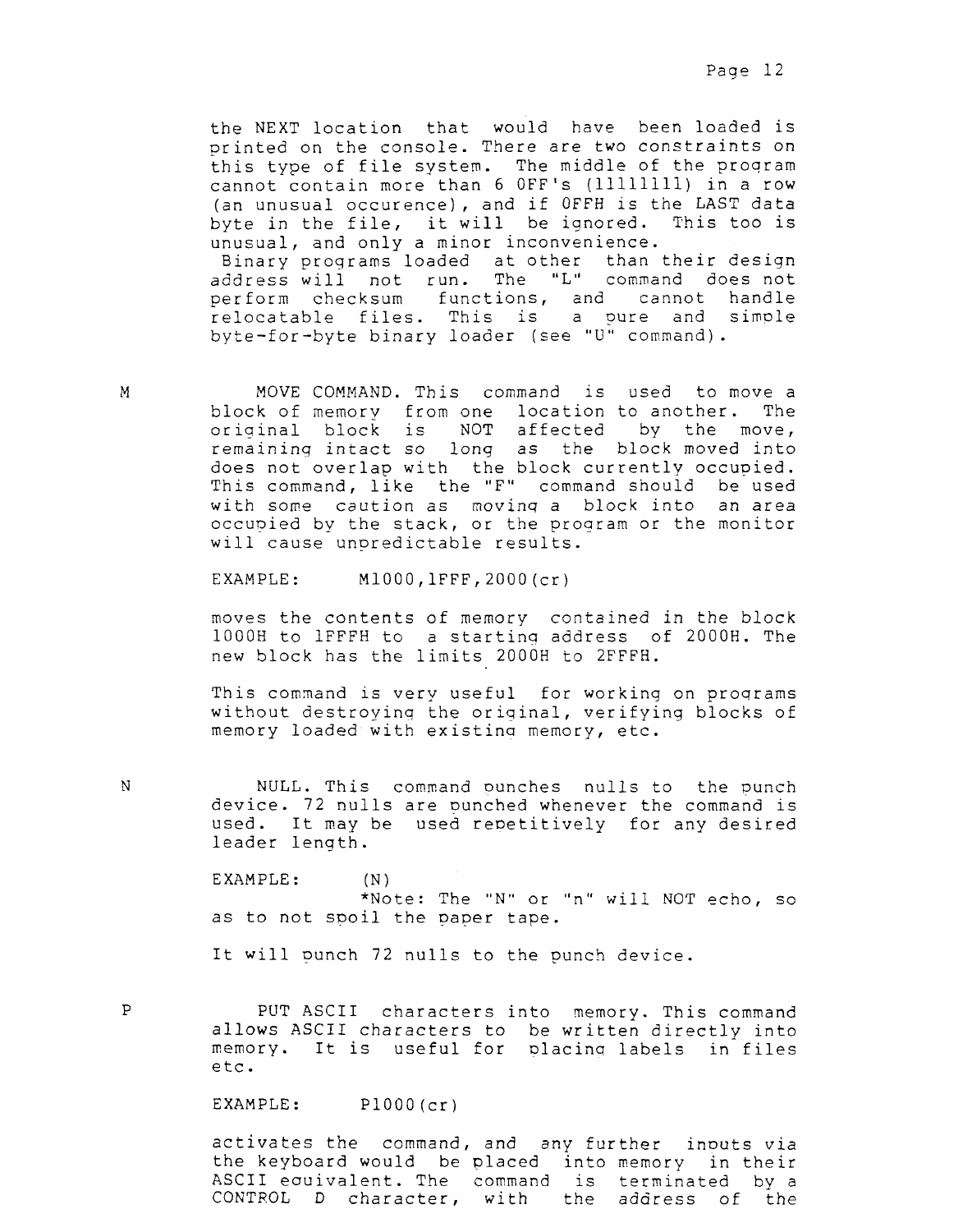location following the last entry printeá on the console (the Control-D is NOT stored). Recovery of the input data is affected by use of the "T" or "U" command.

l Y"

'i

,

<sup>Q</sup> QUERY INPUT/OUTPUT PORTS. This command allows any value to be output to any I/O port, and allows the value in binary on any I/O port to be read on the console.

EXAMPLE: QOl,7(cr)

would outout an ASCII "7" to I/O PORT I. (ASCII seven is a""bell" so on <sup>a</sup> TTY, the bell would rinq.)

EXAMPLE:  $OII(cr)$  00001101

inputs the value at port  $l$ , in the illustration above, we see that bits 0,2 and <sup>3</sup> are hiqh, the others low. This is useful for observina the condition of status bits and other diagnostic activities.

R READ A CHECKSUMMED HEX FILE. This command reads checksummed hex files in the INTEL format, as well as beina capable of loading the relocatable TDL files at anv selected address and bias offset. When reading an ABSOLUTE file (INTEL format), there may<br>be only a BIAS added. These files cannot be be only a BIAS added. These files cannot be<br>relocated. The format is: relocated. The R[bias],[relocation](cr).

> If <sup>a</sup> checksum error or <sup>a</sup> failure to write the data to memory occurs, the loading process is stopped, an asterisk is printed (indicating some error condition), and the address that was attempting to be written will be displayed on the console device. This is to assist in determining the failure.

EXAMPLE: R(cr, start reader)

will load <sup>a</sup> hex file at its absolute address.

EXAMPLE: R, 1000 (cr, start reader)

will load <sup>a</sup> TDL relocatable hex file at address 1OOOH and modify the Drogram to run at address IOOOH.

EXAMPLE: R1000,100(cr, start reader)

loads the file 3et up to run at IOOH, but with <sup>a</sup> positive BIAS of 1000H added to it. Thus, the file, set up to run at 100H will be loaded at 1100H.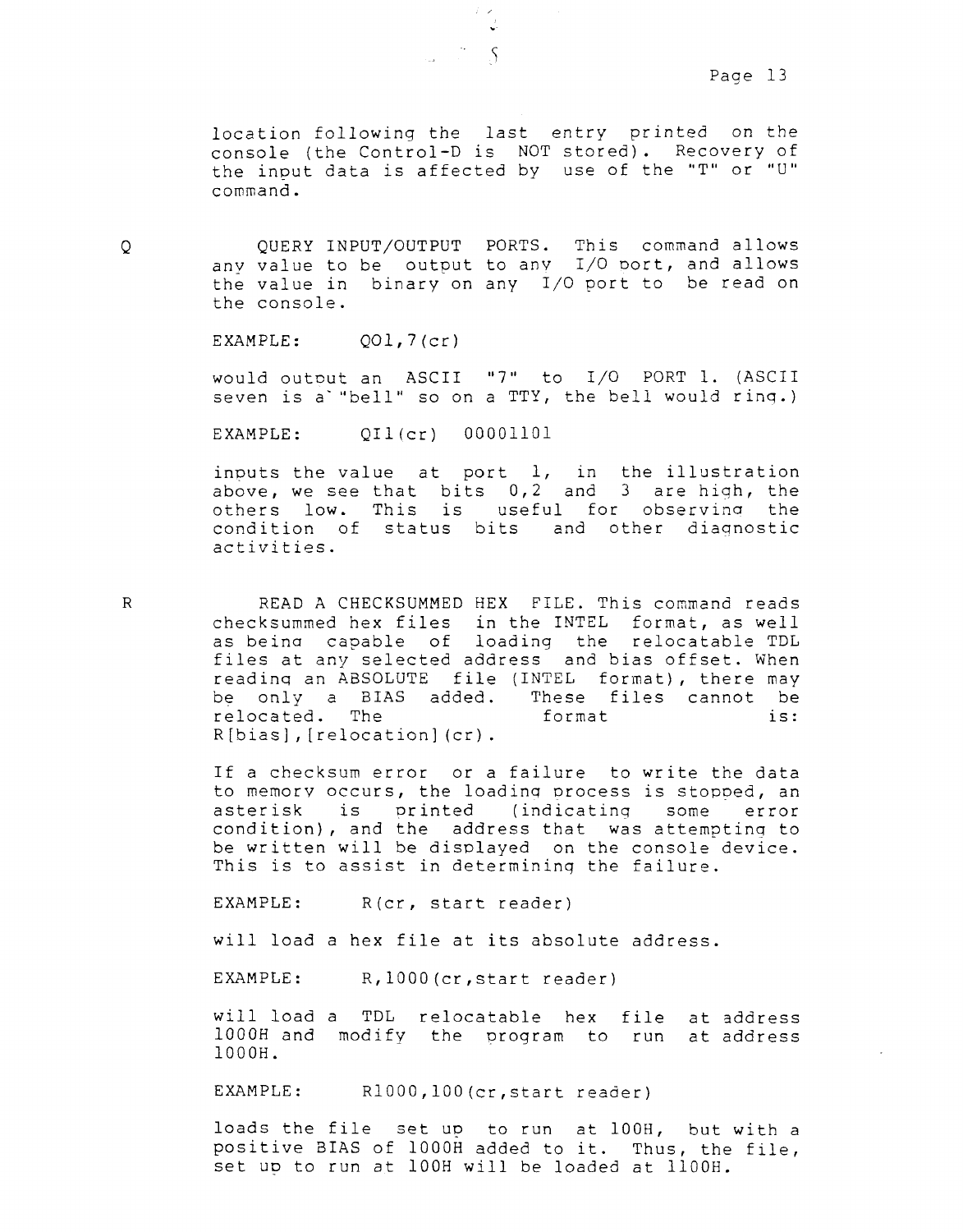### EXAMPLE: Rl0OO(cr)

will load the file, set up to run at address OOOOH, at address 1000. In other words, using the TDL relocating format, you may load any proaram, to execute anywhere in memory, anywhere in memory. (Think about it.....)

S SUBSTITUTE and examine. This command allows any address in memory to be examined directly, and allows substituion of one value for another at that address if desired.

> EXAMPLE: SF810(sp)00-(sp)1A-(sp)C3-(sp)(cr) >

In this case the "S" command examines address F8!OH. The hitting of the space bar (sp) displays the value at that address. (assuming value 00H at that address.) Hitting the space bar again displays the<br>NEXT location in memory (F811H), and so forth. Simply typing S(sp) starts display from address 0000H. By repetitive typing of (sp), all of memory could be displayed one address at a time.

 $EXAMPLE:$   $SF810(Sp)00-(kb)FF(cr)$ 

This comwand examines address F81OH, showinq the value OOH at that address. Immediately tyoinq in FFH from the keyboard SUBSTITUTES FFH for 00H at that address. Repeating the example above would show:

 $EXAMPLE:$   $SF810(Sp)FF-$ 

When an address is being examined, the address being examined may be moved BACKWARD by entering <sup>a</sup> backarrow (ba) or SHIFT-O, or underline, depending on the terminal used.

 $EXAMPLE:$   $SF810(Sp)00-(ba)AA-$ 

shows that at address F80FH, the value AA exists. Typing a space bar will examine F810H again.

T TYPE ASCII characters from memory. This command allows the contents of memory to be displayed in their ASCII equivalents. All non-printing characters will be displayed as periods  $[.]$ . It is may used to will be displayed as periods [.]. It is may used to<br>display the results of the "P" command which allows keyboard entry of ASCII characters directly into<br>memory also useful for finding teut strippe and memory. Also useful for findinq text strinas and messages in software. The initial address is first<br>displayed, then the first 64 characters, the next address, etc. until the upper limit has been reached.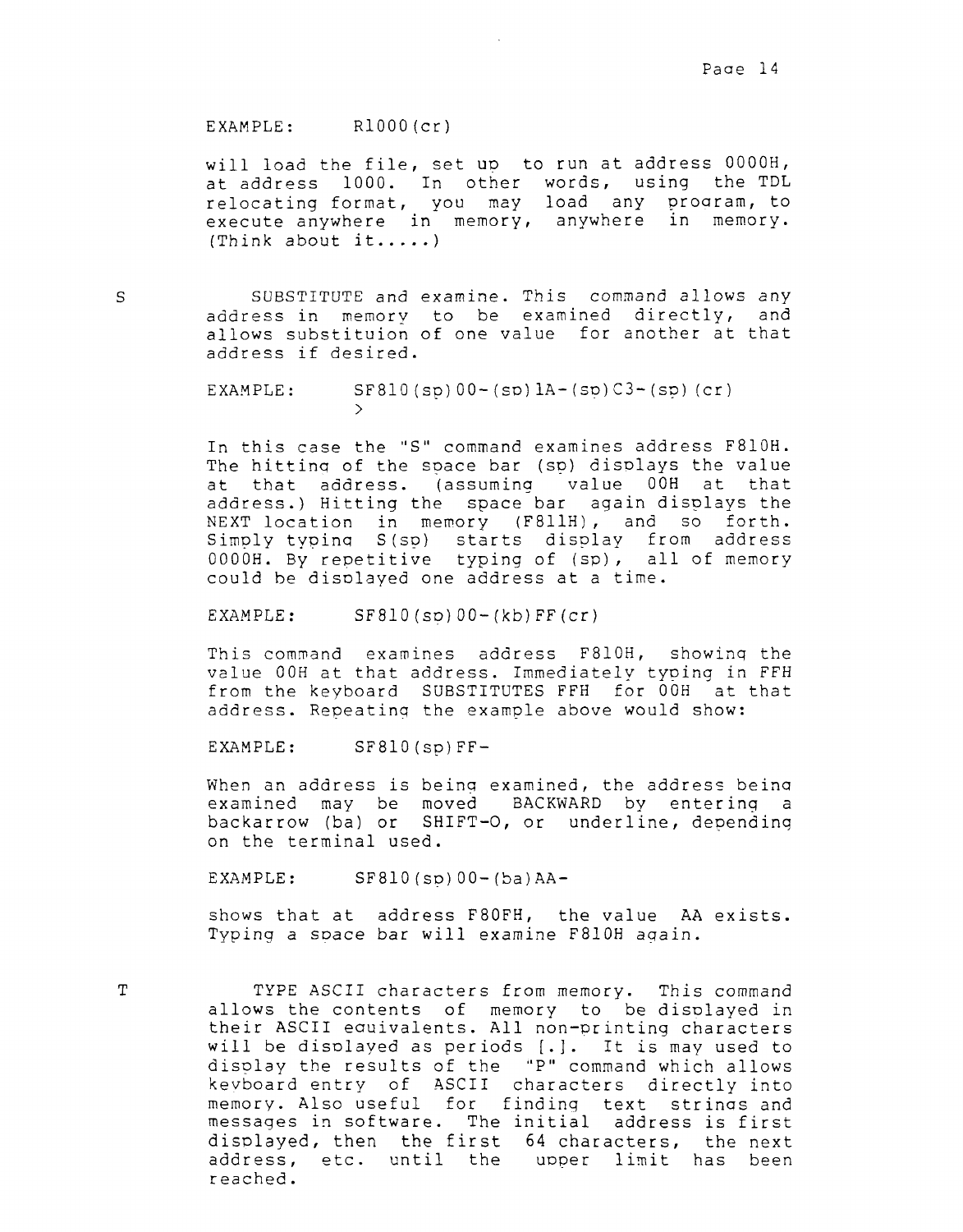EXAMPLE: TlO00,200O(cr)

displays the ASCII eauivalents of memory locations IOOOH to 200OE. If the "P" commaná had been used to place <sup>a</sup> "messaae" into memory somewhere in that memory block, it would soon be apparent on the console display.

U UNLOAD BINARY. This command simply dumps core to the punch device. It may be used with <sup>a</sup> cassette system as well, with no start-up problems. It does not generate <sup>a</sup> checksum. The format which is generated will be a leader, eight OFFHs, binary<br>data eight OFFHs, and a trailer. The OFFHs are data, eight OFFHs, and a trailer. The<br>"rubouts" and are called file ques. The OFFHs are<br>es. These are "rubouts" and are called file gues. These are<br>detected and counted to determine, the start and the detected and counted to determine the start and the<br>and of files end of files.

EXAMPLE: UOO, FF (cr, start reader)

will aenerate <sup>a</sup> binary tape, formated as described above, of the values contained in memory locations  $00H$  to FFH.

V VERIFY. This command allows the user to verify<br>the contents of one memory block against the<br>contents of another memory block. This is very useful for functions such as verifying that a file generated from a program is a duplicate of the actual program, etc.

EXAMPLE: vlO00,2000,3000

will compare the contents of the memory block IOOOH to 2000H against the contents of the memory block commencing at 300OH and extending to 400OH. Any differences will be displayed.

EXAMPLE: VlO00,2000,3000 IOOF 00 FE

indicates that the contents of address 1OOFH is <sup>a</sup> <sup>00</sup> while that at 300FH is an FF.

- W WRITE Hex file. This command dumps memory to the<br>punch device in the standard "Intel-style" hex file format. Both start and end of file parameters are<br>required. The proper "end of file" (EOF) is generated by the "E" command. EXAMPLE: WOO, FF(cr, start punch)
	- (after punching)  $E$ (cr)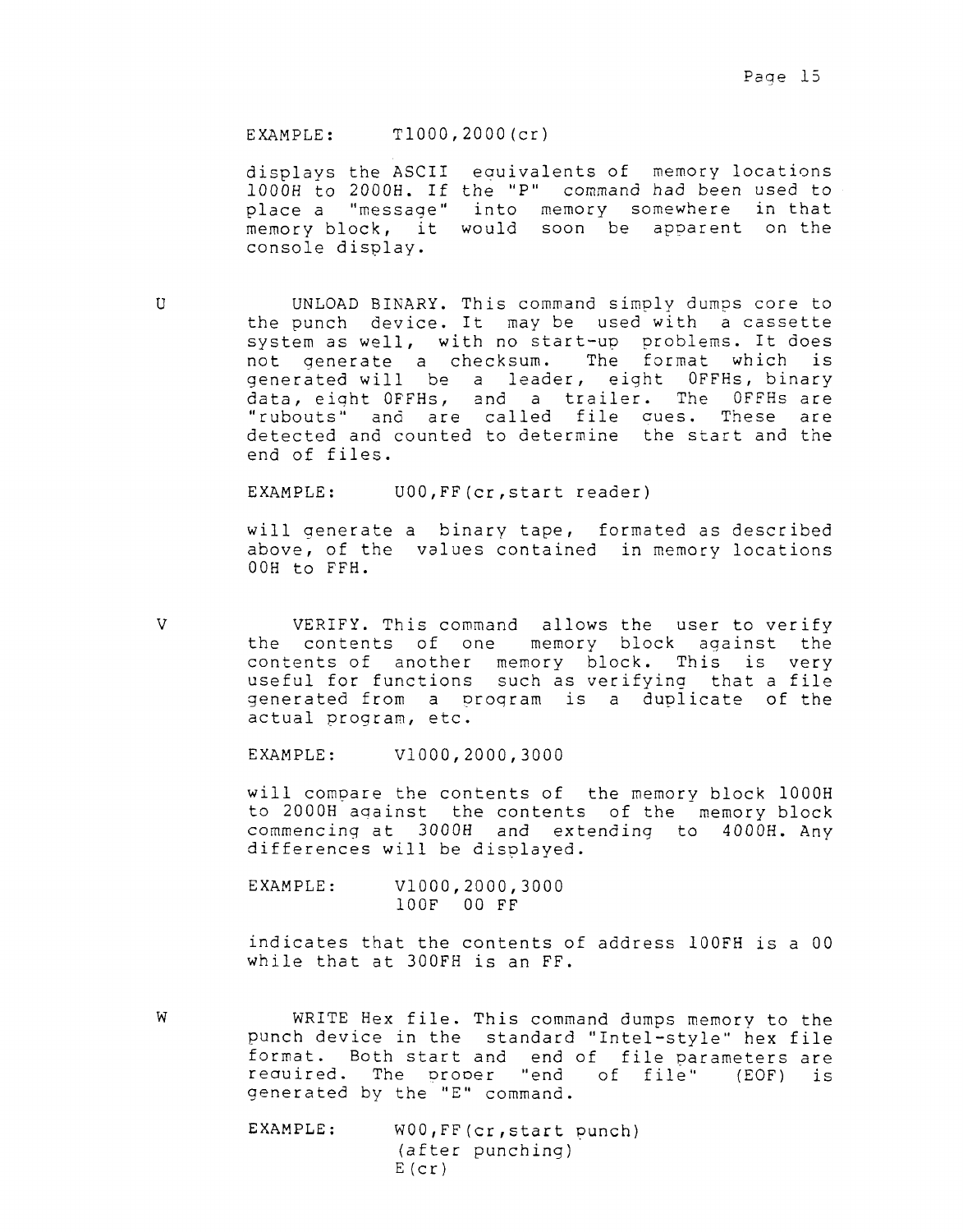will generate <sup>a</sup> checksummed hex file of the values in the memory block OOH to FFH. If the assicmed punch and console are the same, the program will pause and wait for the operator to turn on the punch (ASR33, etc.). Use of the "N" command at either the beqinning and/or end of the file is optional, but recommended.

exAMINE REGISTERS. The "X" command allows the user to examine and/or modify all of the Z80 reaisters.

A=Accurnulator B,C,D,E,H,L=CPU REGISTERS M=Memory (pointed to by H&L) P=Program Counter (PC) S=Stack Pointer (SP) I=Interrupt Register X=Index (IX) Y=lndex (IY) R=Refresh Register

EXAMPLE: X(cr)

displays the contents of MAIN registers<br>A,B,C,D,E,F,H,L,M,P,S and I, in hex.

EXAMPLE: X'(cr)

displays the contents of PRIME reqisters A,B,C,D,E,F,H,L,M,X,Y and R.

Typing the letter "X" (or  $X'$ ), followed by a specific register letter will display the contents of that reqister. Entering <sup>a</sup> new value via the keyboard (kb) will substitute the new value in the specific reqister. Bitting the space bar will display the next register in which you may then perform substitutions, etc. In the uniaue case of the "M" register, you may modify the <sup>16</sup> bit pointer (H&L) to that memory location.

EXAMPLE: XA 0O-(kb)FF(cr) XA  $FF-(sp)00-(kb)FF(cr)$  $XA$   $FF-(sp)$   $FF-(cr)$ >

first examines the contents of reqister "A" (OOH), then substitutes an FF. In the next line, the FE is displayed, a space character displays the next reaister (again <sup>a</sup> OOH), and substitutes an FF for this value. The last line displays both registers as containing FFHs.

<sup>Y</sup> SEARCH. This command allows uniaue bvte strinas, from one up to <sup>255</sup> bytes to be searched for in

X